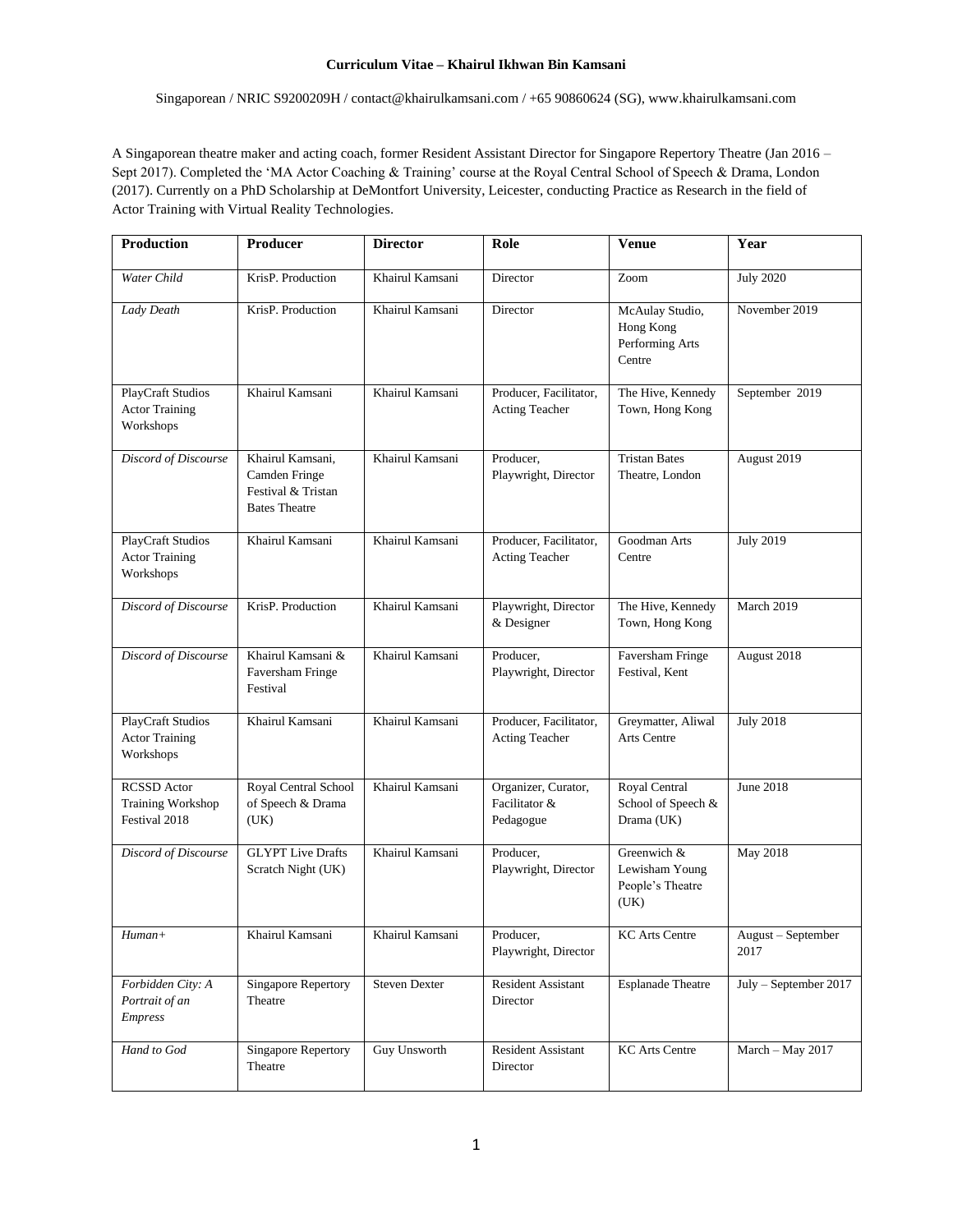# Singaporean / NRIC S9200209H / contact@khairulkamsani.com / +65 90860624 (SG), www.khairulkamsani.com

| Constellations                               | <b>Singapore Repertory</b><br>Theatre | <b>Bruce Guthrie</b> | <b>Resident Assistant</b><br>Director    | <b>KC</b> Arts Centre                       | February - April 2017            |
|----------------------------------------------|---------------------------------------|----------------------|------------------------------------------|---------------------------------------------|----------------------------------|
| A Peter Rabbit Tale                          | <b>Singapore Repertory</b><br>Theatre | Eva Sampson          | <b>Resident Assistant</b><br>Director    | <b>KC</b> Arts Centre                       | February - April 2017            |
| Disgraced                                    | Singapore Repertory<br>Theatre        | Nate Silver          | <b>Resident Assistant</b><br>Director    | <b>KC</b> Arts Centre                       | October - November<br>2016       |
| Charlotte's Web                              | <b>Singapore Repertory</b><br>Theatre | Ellis Kerkhoven      | Resident Assistant<br>Director           | <b>KC</b> Arts Centre                       | October - December<br>2016       |
| Art                                          | <b>Singapore Repertory</b><br>Theatre | Danny Yeo            | <b>Resident Assistant</b><br>Director    | <b>Singapore National</b><br>Gallery        | August - September<br>2016       |
| The Three Little Pigs                        | <b>Singapore Repertory</b><br>Theatre | Danny Yeo            | Resident Assistant<br>Director           | <b>KC</b> Arts Centre                       | July - September 2016            |
| Romeo & Juliet                               | <b>Singapore Repertory</b><br>Theatre | Daniel Slater        | <b>Resident Assistant</b><br>Director    | Fort Canning Park                           | March - May 2016                 |
| Hanuman: The<br>Superhero Monkey             | <b>Singapore Repertory</b><br>Theatre | Pete Brooks          | <b>Resident Assistant</b><br>Director    | <b>KC</b> Arts Centre                       | February - March<br>2016         |
| The Three Billy<br>Goats Gruff<br>(Mandarin) | <b>Singapore Repertory</b><br>Theatre | Alvin Tan            | <b>Resident Assistant</b><br>Director    | <b>KC</b> Arts Centre                       | January - March 2016             |
| Daily Life<br>Everlasting                    | Lasalle, College of<br>the Arts       | Adam Marple          | <b>Assistant Director</b>                | Lasalle, Flexible<br>Space                  | October - November<br>2015       |
| #BPBM (Bawang<br>Puteh Bawang<br>Merah)      | A.D.I Concept                         | Adi Jamaludin        | <b>Lighting Designer</b>                 | Drama Centre,<br><b>Black Box</b>           | September - October<br>2015      |
| Belly of the Carp                            | National Heritage<br>Board            | Roger Jenkins        | Actor                                    | Ann Siang Hill &<br>Read Bridge             | May 2015                         |
| Bondah Bedah &<br>The Chamber of<br>Polongs  | Kreativ Outbox                        | Noor Raudah          | <b>Lighting Designer</b>                 | Goodman Arts<br>Centre,<br><b>Black Box</b> | March - April 2015               |
| Ragnarok                                     | <b>Skinned Knee</b><br>Productions    | Aole T. Miller       | <b>Lighting Designer</b>                 | The Substation                              | March - April 2015               |
| Discord of Discourse                         | The Cherry Orchard                    | Khairul Kamsani      | Director, Writer,<br>Designer & Producer | <b>Aliwal Arts Centre</b>                   | January - April 2015             |
| Macbeth                                      | Lasalle, College of<br>the Arts       | Adam Marple          | <b>Assistant Director</b>                | Lasalle, SIA<br>Theatre                     | January - February<br>2015       |
| Singapore 700                                | National Heritage<br>Board            | Hemang Yadav         | Actor                                    | <b>National Museum</b><br>of Singapore      | December 2014 -<br>January 2015  |
| Days of Disaster                             | Channel News Asia                     | Various              | Stuntman                                 | Various                                     | November 2014 -<br>December 2014 |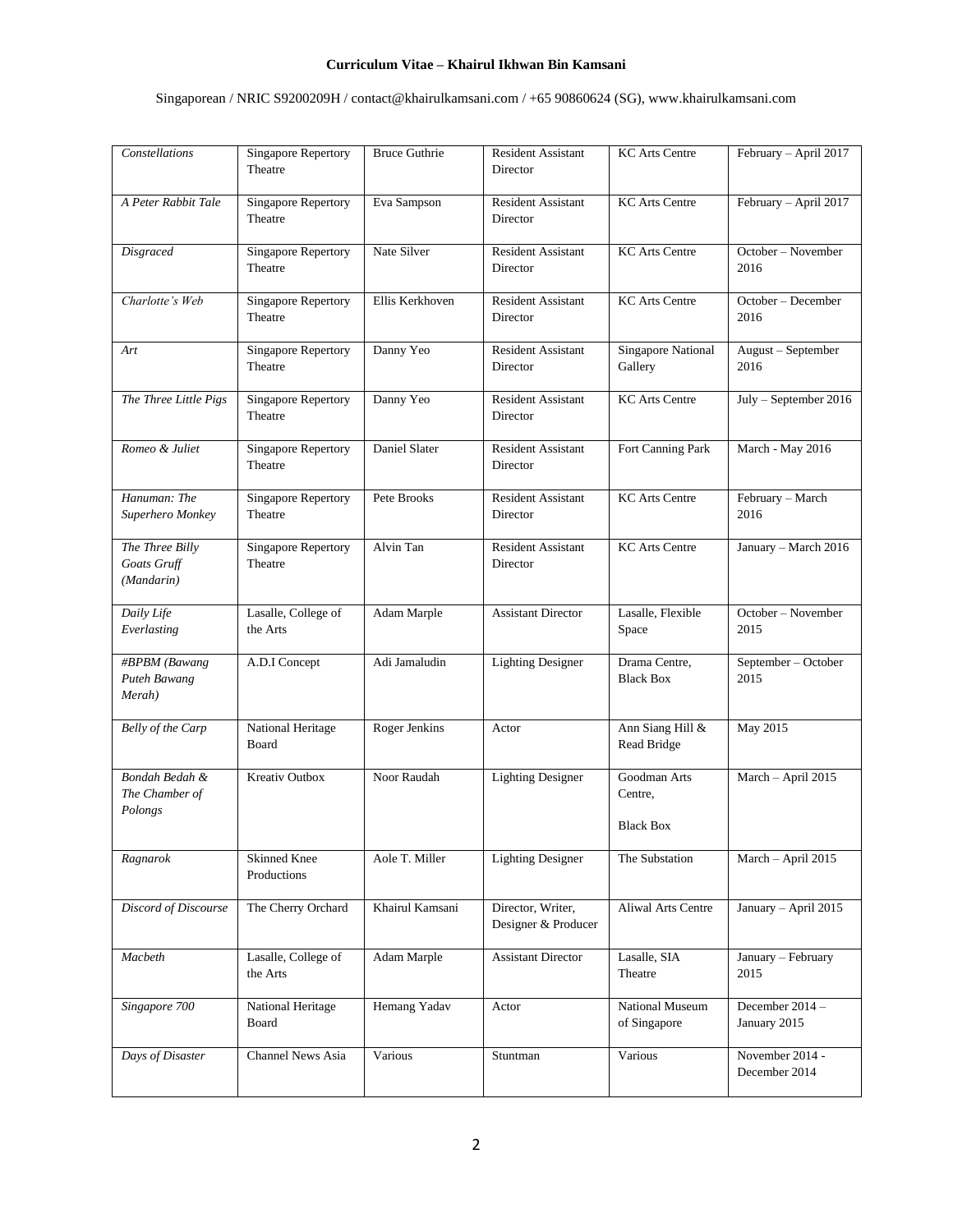# Singaporean / NRIC S9200209H / contact@khairulkamsani.com / +65 90860624 (SG), www.khairulkamsani.com

| Angels in America                                            | Lasalle, College of                                         | Adam Marple                                                          | <b>Assistant Director</b>                                            | Lasalle, SIA                                                | October - November |
|--------------------------------------------------------------|-------------------------------------------------------------|----------------------------------------------------------------------|----------------------------------------------------------------------|-------------------------------------------------------------|--------------------|
| (Part 1 & 2)                                                 | the Arts                                                    |                                                                      |                                                                      | Theatre                                                     | 2014               |
| $H$ uman+                                                    | The Cherry Orchard                                          | Khairul Kamsani                                                      | Director, Writer,<br>Designer & Producer                             | Drama Centre,<br><b>Black Box</b>                           | June - July $2014$ |
| Fracture: The End.                                           | The Cherry Orchard                                          | Khairul Kamsani                                                      | Director, Writer,                                                    | Lasalle,                                                    | September 2012     |
| Middle & Beginning                                           |                                                             |                                                                      | Designer & Producer                                                  | F303                                                        |                    |
| Abstraction                                                  | Lasalle, College of<br>the Arts                             | Khairul Kamsani,<br>Cherilyn Woo,<br>Fairuz Atiqah,<br>Rachael Nonis | Director, Writer &<br>Sound Designer                                 | Lasalle,<br>Creative Cube                                   | April - May 2012   |
| Mata Hati                                                    | Teater Ekamatra                                             | Zizi Azah                                                            | Sound<br>Operator/Designer &<br>Intern                               | @ Drama Centre,<br><b>Black Box</b>                         | December 2011      |
| President's Lecture<br>2011                                  | Lasalle, College of<br>the Arts                             | Alastair<br>Pearce/Aubrey<br>Mellor                                  | Producer                                                             | Lasalle, SIA<br>Theatre                                     | November 2011      |
| Picnic                                                       | Lasalle, College of<br>the Arts                             | Adam Marple                                                          | <b>Assistant Director</b>                                            | Lasalle, Flexible<br>Space                                  | November 2011      |
| <b>Universal Studios</b><br><b>Halloween Horrors</b><br>2011 | <b>Resort World</b><br>Sentosa: Universal<br><b>Studios</b> | Gani Karim                                                           | Scare Actor                                                          | <b>Resort World</b><br>Sentosa: Universal<br><b>Studios</b> | October 2011       |
| Almost; Maine                                                | The Mechanicals                                             | Lauren Go / Kevin<br>Lagrange                                        | Set Designer                                                         | 7 <sup>th</sup> High Club<br>(Manila)                       | August 2011        |
| Who $Am I?$                                                  | Lasalle, College of<br>the Arts                             | Yoshita Jacobson<br>(Choreographer)                                  | Dramaturge                                                           | Lasalle, Creative<br>Cube                                   | April 2011         |
| Alan In Vunderland                                           | Lasalle, College of<br>the Arts                             | Khairul Kamsani                                                      | Director /<br>Programmer                                             | I - AM Festival<br>(The Arts House)                         | March 2011         |
| My Name Is Art                                               | $Short + Sweet$                                             | Toby Papazoglou                                                      | Actor                                                                | Short + Sweet (The<br>Arts House)                           | August 2010        |
| <b>Gurus</b>                                                 | $Short + Sweet$                                             | Elena Tan                                                            | Actor                                                                | Short + Sweet (The<br>Arts House)                           | August 2010        |
| Peer Gynt                                                    | Lasalle, College of<br>the Arts                             | <b>Stefanos Rassios</b>                                              | <b>Student Assistant</b><br>Director                                 | Lasalle, Flexible<br>Space                                  | September 2010     |
| The Wonderful<br>World of Dissocia                           | Lasalle, College of<br>the Arts                             | Adam Marple                                                          | Effects<br>operator/Technical<br>crew member                         | Lasalle, Creative<br>Cube                                   | September 2010     |
| The Unwritten<br>Woman                                       | Lasalle, College of<br>the Arts                             | Khairul Kamsani                                                      | Director                                                             | For APB Theatre<br>Expo (New Dehli)                         | January 2010       |
| Vertigo                                                      | Lasalle, College of<br>the Arts                             | Khairul Kamsani,<br>Cherilyn Woo,                                    | <b>Assistant Production</b><br>Manager, Asst. Set<br>Designer, Actor | Lasalle, Flexible<br>Space                                  | 2009               |